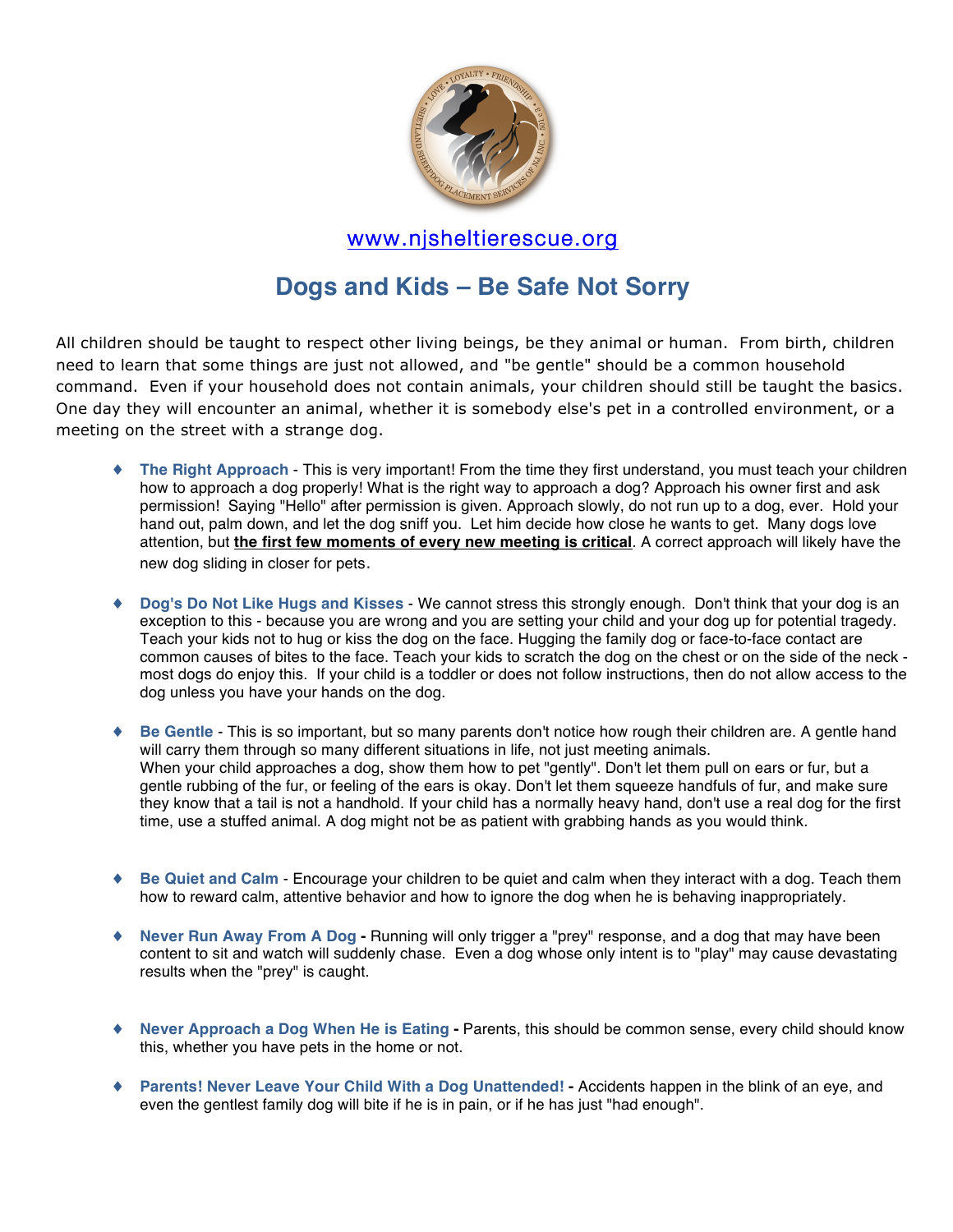

## www.njsheltierescue.org

- ♦ **Appropriate Games** Teach your children how to play games with a dog that will enhance their relationship. All retrieving games and hide ʻn seek are excellent games for dogs and children. They also help keep your dog well exercised and tired. Tug-O-War should never be played between children and dogs. Playing rough (roughhousing) should not be allowed. Encourage your children to be calm and quieter when interacting with a dog, playing nicely and petting softly.
- When Separate Is Best Many of the things that children do naturally, such as running, shrieking, and boisterous play can be over-stimulating to a dog. If your children are roughhousing with each other and/or playing with a group of friends, it would be wise to separate the dog from the children. Put your dog down for a nap in his crate with a special treat like a stuffed Kong, or let another family member entertain him.
- ♦ **Let The Dog Have Space** If you see your dog trying to get away from a child, don't let the child follow the dog. Allow the dog to have his/her own space at times. As parents, you need to be consistent in this, so that the child understands that you mean what you say, and the dog learns he can count on you to rescue him. Remember that young children don't recognize when they may in trouble. It's up to the adult to keep them safe from the dog and to keep the dog safe from the children.
- ♦ **Keep Things Calm -** Even the friendliest dogs can be uncomfortable with a child's quick movements and loud tone of voice. Children tend to get excited around dogs, approaching quickly, talking loudly, sometimes even hugging. Any one of these actions can easily result in a bite.
- ♦ **Be a Tree if a Strange Dog Approaches**  teach kids to be a tree Trees are boring and the dog will eventually go away. This works for strange dogs and even your own dog if he is getting too frisky or becomes aggressive. All children should learn to be a tree and to do this when a strange dog approaches, their own dog is getting too frisky or any dog is bothering them. Dogs are excited and stimulated by movement and will chase a child that runs. The erratic movements and high pitched sounds that children make can cause some dogs to view them as prey and a chasing or wrestling game can suddenly become deadly. Do not allow children to play rough games with dogs.